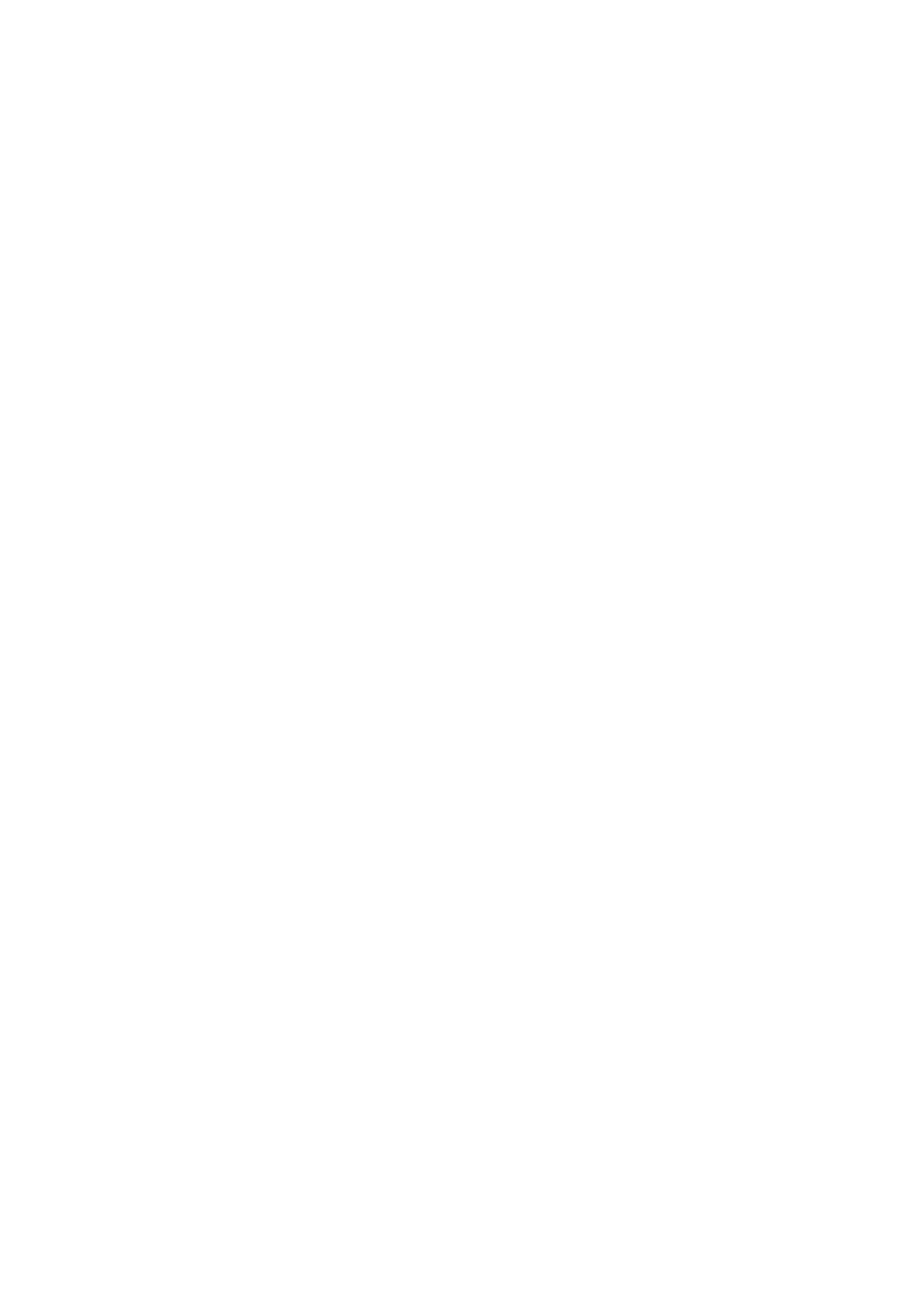# **COUNCIL OF EUROPE**

# **STRATEGIC ACTION PLAN ON HUMAN RIGHTS AND TECHNOLOGIES IN BIOMEDICINE (2020-2025)**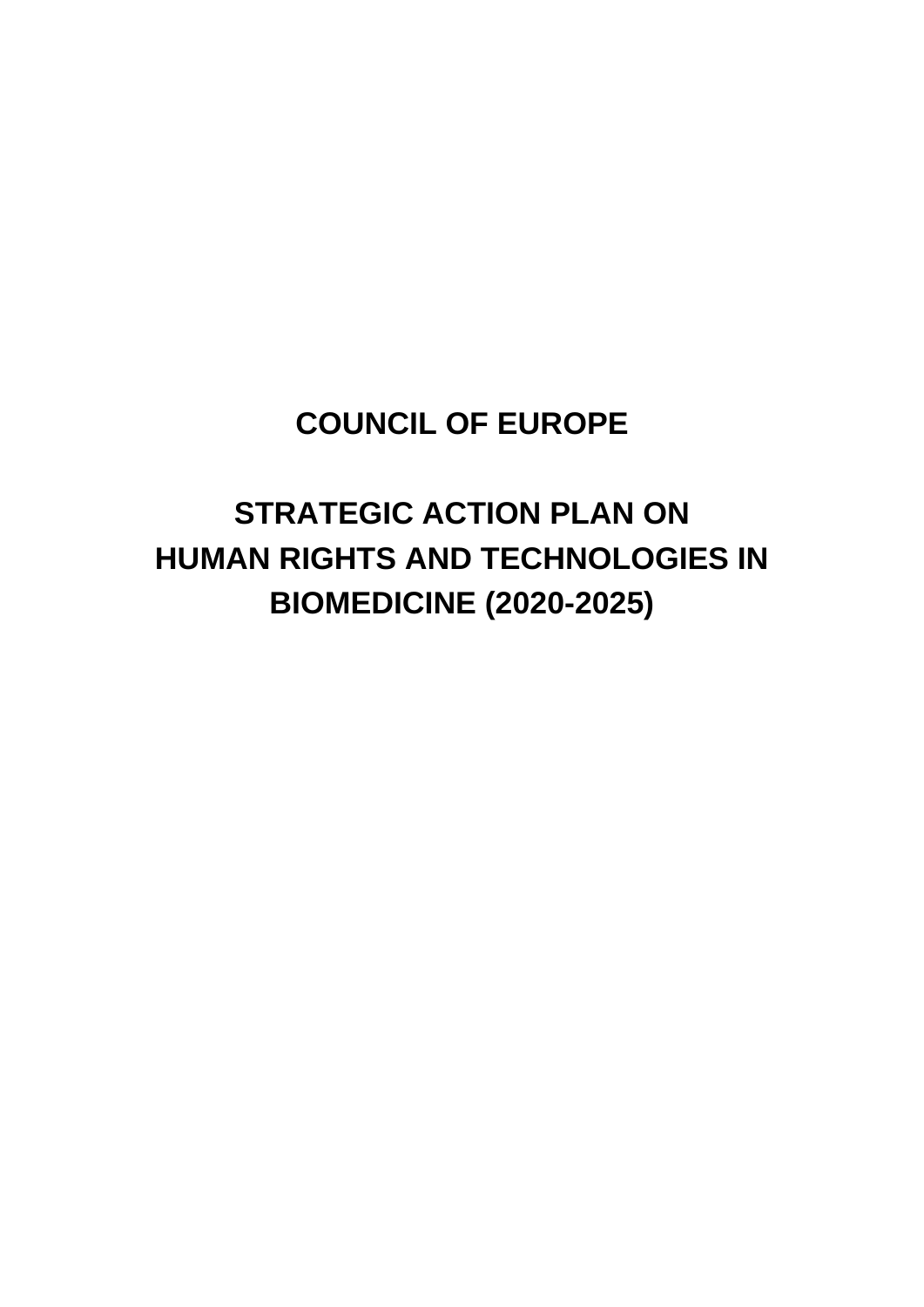# **TABLE OF CONTENTS**

### **[GOVERNANCE OF TECHNOLOGIES.....................................](#page-7-0) 8**

| Embedding human rights in the development of technologies which have an application in   |  |
|------------------------------------------------------------------------------------------|--|
| Fostering public dialogue to promote democratic governance and transparency in the field |  |
|                                                                                          |  |

### **EQUITY IN HEALTHCARE [....................................................](#page-10-0) 11**

| Promoting equitable and timely access to appropriate innovative treatments and       |  |
|--------------------------------------------------------------------------------------|--|
| Combating health disparities created by social and demographic changes in Council of |  |

### **[PHYSICAL AND MENTAL INTEGRITY.................................](#page-12-0) 13**

| Strengthening children's participation in the decision-making process on matters regarding |  |  |
|--------------------------------------------------------------------------------------------|--|--|
| Safeguarding children's rights in relation to medical practices which have future or long- |  |  |
|                                                                                            |  |  |

### **[CO-OPERATION AND COMMUNICATION](#page-15-0) ........................... 16**

[Developing long-term strategic co-operation with Council of Europe committees and other](#page-15-1)  [intergovernmental bodies working in the field of bioethics.](#page-15-1) .............................................. 16 [Ensuring the communication and dissemination of the outputs of the Committee on](#page-16-0)  [Bioethics to internal and external stakeholders in order to maximise their uptake and](#page-16-0)  [utility................................................................................................................................](#page-16-0) 17

<span id="page-3-0"></span>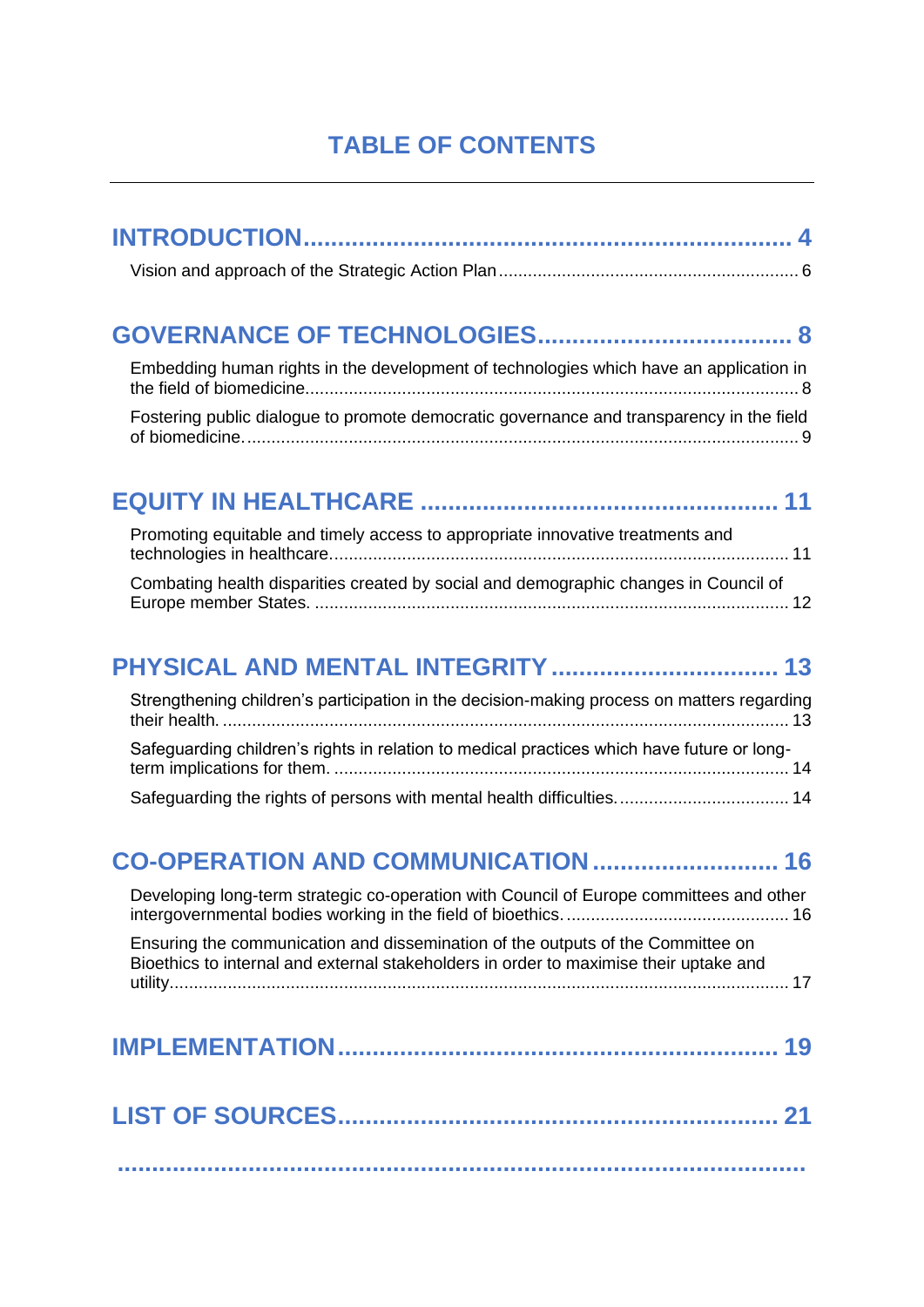# **INTRODUCTION**

1. We are now at a turning point in human rights in biomedicine. This became evident during the International Conference that was held in Strasbourg on 24-25 October 2017 on the occasion of the 20th anniversary of the Convention on Human Rights and Biomedicine (Oviedo Convention), the only international legally binding instrument exclusively concerned with human rights in biomedicine. The Conference concluded that the principles enshrined in the Oviedo Convention remain of crucial relevance and that, in the 20 years since the Convention came into force, important new human rights challenges have emerged that need to be addressed.

2. Bioethics is often construed as a "culture of limits". However, its role should be to accompany progress in science and to reflect on and to protect and promote human rights. Bioethics serves to safeguard human rights principles and goes to the heart of how we want to shape both the lives of individuals and the broader society. Human rights challenges are posed by scientific and technological developments as well as by the evolution of established practices in the biomedical field.

3. New technologies are emerging, for instance in the field of genetics, and some technologies, such as those involving artificial intelligence and big data, are being combined to produce new applications. The application of emerging and converging technologies in biomedicine results in a blurring of boundaries, between the physical and the biological sciences, between treatment and research, and between medical and non-medical purposes. Although they offer significant opportunities within and beyond the field of biomedicine, they also raise new ethical challenges related to inter alia identity, autonomy, privacy, and non-discrimination. The Committee on Bioethics has been discussing these emerging and converging technologies for some time and has developed considerable expertise in addressing the human rights challenges posed by them.

4. Important human rights challenges are also emerging through established practices in the field of biomedicine. Changes in the perception of the decision-making capacity in children, persons with mental health difficulties, and vulnerable older persons, are prompting reconsideration of the balance between protection and respect for autonomy. In addition, important demographic changes, such as migration and ageing populations, coupled with budgetary restrictions in healthcare, are resulting in new or increasing barriers to accessing healthcare services. At the same time, there is unprecedented scientific progress, which results in innovative therapies that are not always available or affordable to disadvantaged individuals and groups. This development indicates that, in addition to the traditional focus on patient's rights, there is a need to guarantee equitable access to healthcare.

5. The Council of Europe is uniquely placed to address these developments through its Committee on Bioethics with regard to the Oviedo Convention, and has an important role in being a forum for continuous reflection and discussion to root the answers to new ethical challenges in human rights and shared European values.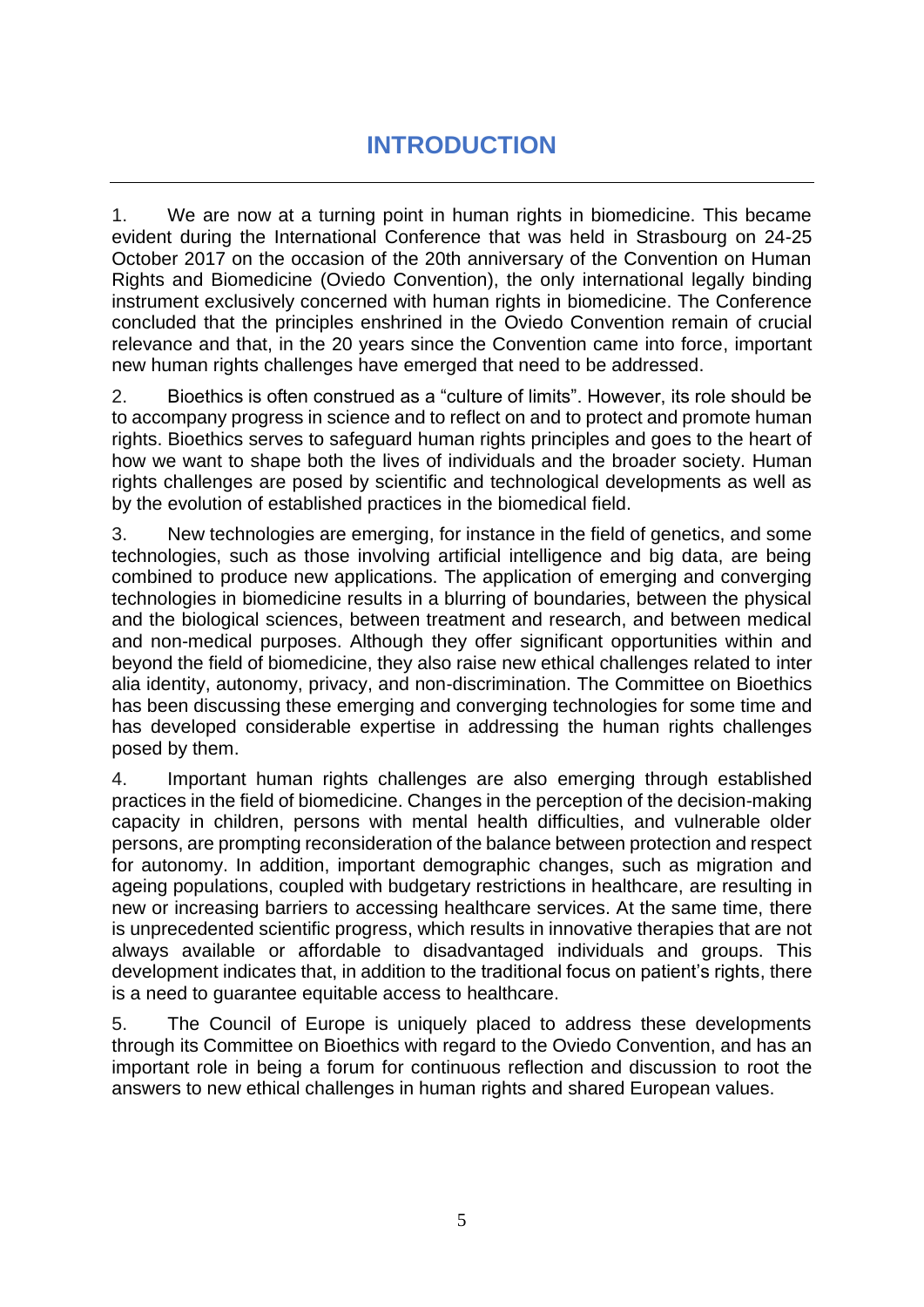### <span id="page-5-0"></span>**Vision and approach of the Strategic Action Plan**

**The vision and approach of the Strategic Action Plan are to protect human dignity and the human rights and fundamental freedoms of the individual with regard to the application of biology and medicine. The Strategic Action Plan puts particular emphasis on addressing the challenges posed by new technological developments and by the evolution of established practices in the field of biomedicine.**

6. In January 2018, a drafting group was established to elaborate the Strategic Action Plan. A number of drafting group meetings were held, the fruits of which were presented and discussed during plenary meetings of the Committee on Bioethics, notably in June and November 2018 and in June 2019. The feedback received from member States' delegations was incorporated in the Strategic Action Plan. To ensure synergy with others, information was provided to, and exchanges held with, a number of Council of Europe committees. There were also exchanges with a number of intergovernmental bodies as a means of developing long-term strategic co-operation. The Strategic Action Plan was adopted by the Committee on Bioethics at its 16<sup>th</sup> meeting in Strasbourg on 19-21 November 2019.

7. The Strategic Action Plan was developed by the Committee on Bioethics based on a number of preparatory studies, replies to questionnaires, and the findings of international conferences. The Strategic Action Plan also considers the work that has been done or that is currently under way in other Council of Europe committees and other intergovernmental organisations.

8. The Strategic Action Plan is built on four thematic pillars. Three of these pillars correspond to three critical human rights aspects that are affected by the new developments: governance of technologies; equity in healthcare; and physical and mental integrity. The fourth pillar is transversal and concerns co-operation and communication. These pillars contain strategic objectives and actions.

9. Priority actions for the 2020-2025 reference period were determined on the basis of several criteria, including the demonstrated need; the feasibility in light of available resources, expertise, and time; the impact on Council of Europe member States and their populations; the potential to elicit changes in policy or practice over the longer term; and opportunities to pool resources and increase impact through cooperation with the other committees of the Council of Europe and/or with other intergovernmental organisations. The range of activities has also been balanced to ensure that due attention is given to building on previous work by the Committee on Bioethics and to the implementation of previously elaborated tools.

10. The proposed actions take into account complementarity and co-operation with internal and external key partners. Several issues identified as posing important human rights challenges in the field of biomedicine, such as migrant health, have not been included because they are already being comprehensively addressed by other bodies. Further, it should be noted that various actions should be considered as building blocks for future work to be extended beyond the lifetime of the current Plan.

11. The timeline introduced at the end of the Strategic Action Plan outlines the expected year of delivery of the outcomes of the actions. In realising a specific action, the Committee on Bioethics intends to initiate work well in advance of the expected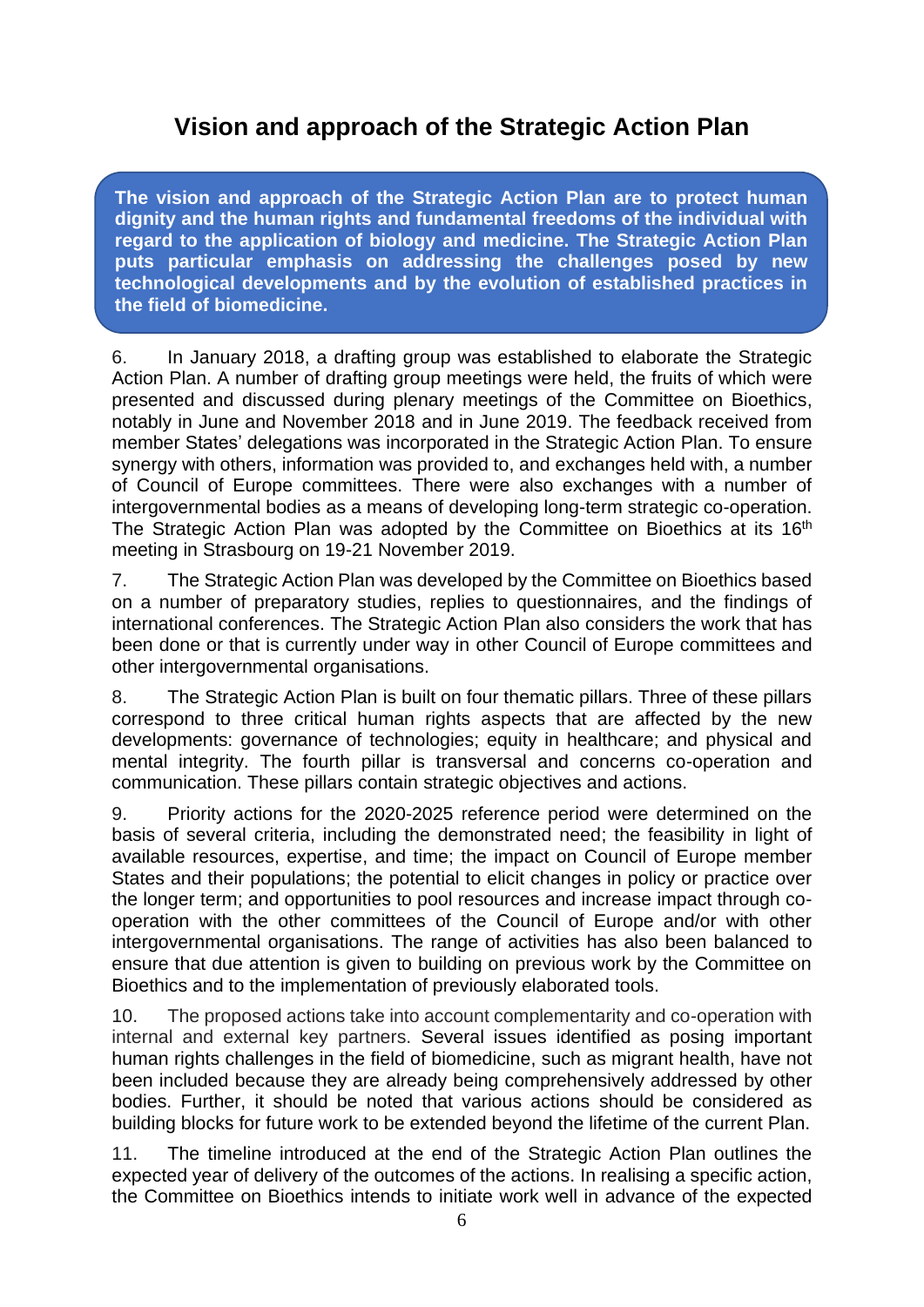year of delivery and a number of modalities will be determined, including the establishment of drafting groups, the commissioning of expert reports, and the organisation of seminars.

### Structure and specific objectives of the **Strategic Action Plan**

| <b>GOVERNANCE</b>                                                                                                         | <b>EQUITY</b>                                                                                                                    | <b>INTEGRITY</b>                                                                                                     |
|---------------------------------------------------------------------------------------------------------------------------|----------------------------------------------------------------------------------------------------------------------------------|----------------------------------------------------------------------------------------------------------------------|
| <b>Embedding human</b><br>rights in the<br>development of<br>technologies which<br>have an application in<br>the field of | <b>Promoting equitable</b><br>and timely access to<br>appropriate innovative<br>treatments and<br>technologies in                | Strengthening<br>children's participation<br>in the decision-making<br>process on matters<br>regarding their health. |
| biomedicine.                                                                                                              | healthcare.                                                                                                                      | Safeguarding<br>children's rights in                                                                                 |
| <b>Fostering public</b><br>dialogue to promote<br>democratic                                                              | <b>Combating health</b><br>disparities created by<br>social and<br>demographic changes<br>in Council of Europe<br>member States. | relation to medical<br>practices which have<br>future or long-term<br>implications for them.                         |
| governance and<br>transparency in the<br>field of biomedicine.                                                            |                                                                                                                                  | Safeguarding the rights<br>of persons with mental<br>health difficulties.                                            |

#### **COOPERATION & COMMUNICATION**

Developing long-term strategic co-operation with Council of Europe committees and other intergovernmental bodies working in the field of bioethics.

Ensuring the communication and dissemination of the outputs of the Committee on Bioethics to internal and external stakeholders to maximise their uptake and utility.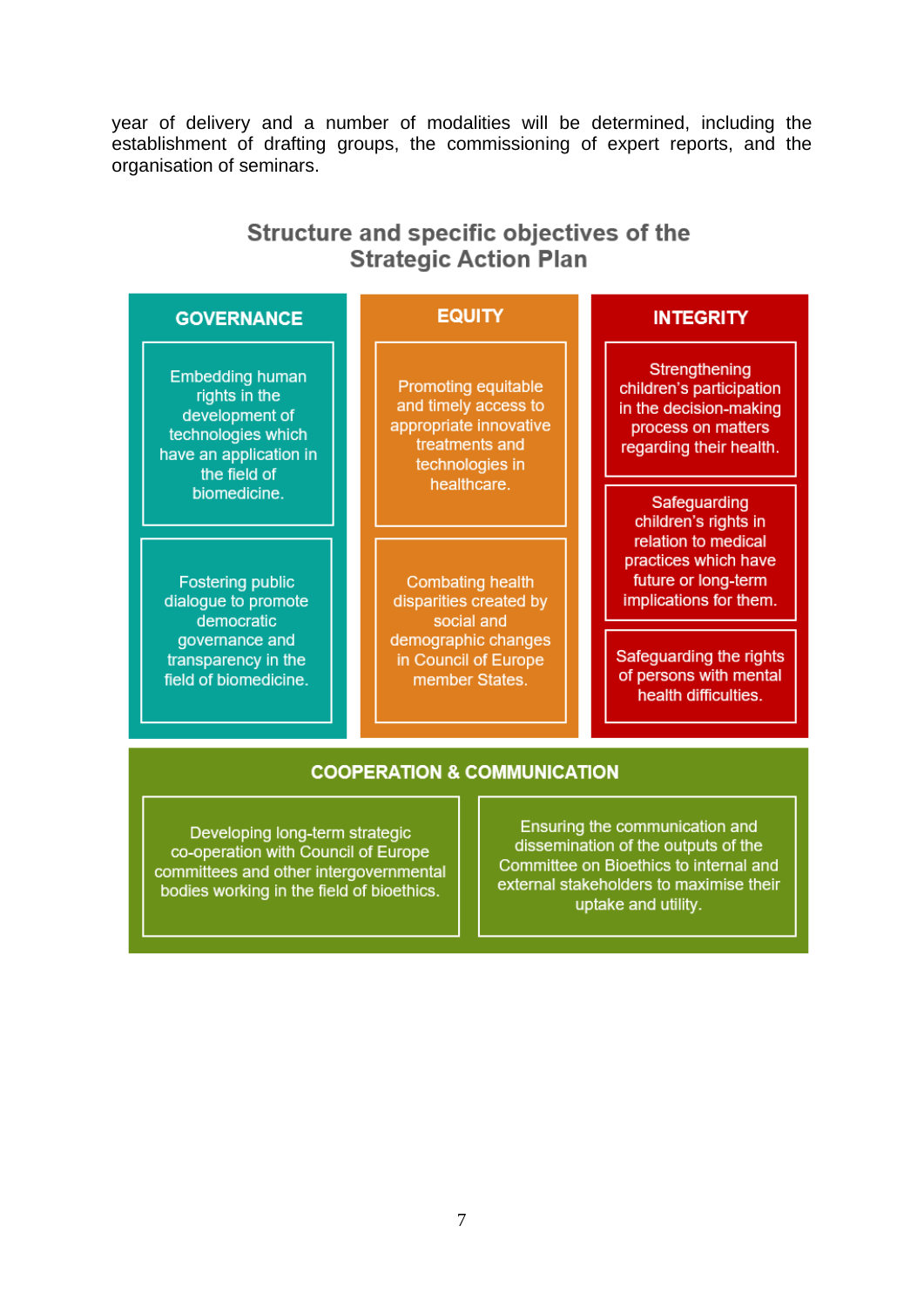# **GOVERNANCE OF TECHNOLOGIES**

<span id="page-7-0"></span>12. Research and innovation are particularly difficult to govern because they create novelty and surprise. Rolling out technology into society is a complex and unpredictable process. The full extent of the risks and unintended consequences of a given innovation can only be fully appreciated with experience, and by that time, control and change can be difficult, if not impossible, as the technology becomes embedded in social infrastructures or human culture. The ways in which technology is steered and controlled have significantly changed. Whereas before technology was governed mainly by national governments that adopted regulations to protect the rights and freedoms of citizens, new technologies are now governed in more heterogeneous and flexible ways by a variety of stakeholders, arguably with less focus on the protection of human rights.

13. Governance frameworks are necessary to optimise the chances of stimulating innovation that contributes to human flourishing, whilst minimising applications that have negative consequences for individuals and society. Therefore, the first pillar of the Strategic Action Plan addresses the governance of technologies, emphasising that it is necessary to change the way in which technologies with an application in biomedicine are governed. Governance models are required to guarantee that the protection of human rights is a guiding consideration throughout the entire process of research, development, and application. In addition, ongoing dialogue between the public, scientists, and policy makers should be ensured so that technological developments are robustly deliberated, democratic, and legitimate.

<span id="page-7-1"></span>**Embedding human rights in the development of technologies which have an application in the field of biomedicine.**

14. Technological innovation often creates its own dynamic. Major technological breakthroughs in fields such as artificial intelligence, genome editing, and neurotechnology have the potential to advance biomedicine and healthcare. However, uncertainty exists about the impact and direction of these developments. For example, artificial intelligence is increasingly proficient in diagnostics but depends on massive amounts of patient data which may impact on transparency and patient trust, thereby necessitating the provision of guidance for healthcare professionals. Genome editing techniques which introduce inheritable changes in the human genome raise serious concerns about the possibilities of irreversible harm to future persons. Developments in neurotechnologies, such as deep brain stimulation, brain-computer interfaces, and artificial neural networks, raise the prospect of increased understanding, monitoring, but also of control of the human brain, raising issues of privacy, personhood, and discrimination.

15. The role of governance in biomedicine is often restricted to facilitating the applications of technology and to containing the risks that come to light. In this way, human rights considerations will only come into play at the end of the process, when the technological applications are already established, and the technological pathways often have become irreversible. To overcome this problem, there is a pressing need to embed human rights in technologies which have an application in the field of biomedicine. This implies that technological developments are from the outset oriented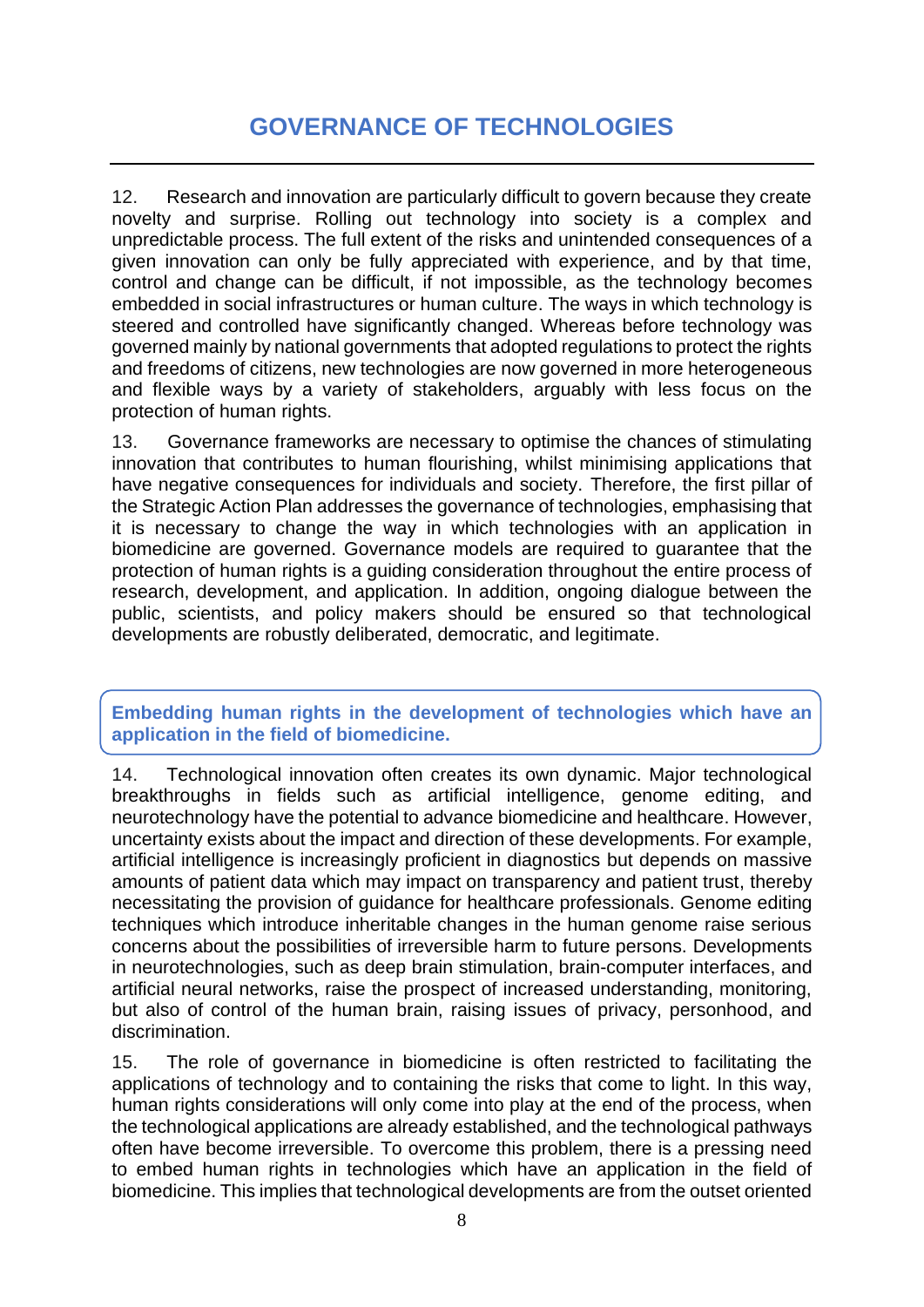towards protecting human rights. For that reason, governance arrangements need to be considered, which seek to steer the innovation process in a way which connects innovation and technologies with social goals and values.

#### **Actions**

#### ► **Examining Article 13 of the Oviedo Convention in the light of developments in gene editing technologies.**

In its statement of December 2015 on gene editing technologies, the Committee on Bioethics made a commitment to examining the ethical and legal challenges raised by genome editing technologies in the light of the principles laid down in the Oviedo Convention. To this end, this action necessitates an examination of the practical and legal implications of Article 13 of the Oviedo Convention as it relates to the use of gene editing technologies in the context of research, and of clinical applications of gene editing in somatic cells and the germline. The examination may indicate a need to clarify or amend Article 13.

#### ► **Assessing the relevance and sufficiency of the existing human rights framework to address the issues raised by the applications of neurotechnologies.**

Applications in the field of neurotechnology raise issues of privacy, personhood, and discrimination. It therefore needs to be assessed whether these issues can be sufficiently addressed by the existing human rights framework or whether new human rights pertaining to cognitive liberty, mental privacy, and mental integrity and psychological continuity, need to be entertained in order to govern neurotechnologies. Alternatively, other flexible forms of good governance may be better suited for regulating neurotechnologies.

#### ► **Developing a report on the application of AI in healthcare, in particular regarding its impact on the doctor-patient relationship.**

Artificial Intelligence (AI) has the potential to improve diagnostic and therapeutic outcomes for patients. Although deep learning algorithms in a variety of tasks in radiology and in medicine generally have demonstrated significant promise, it is likely to be several years before AI is mainstreamed into the healthcare domain. The predictive capability of AI raises concerns about privacy and discrimination. Moreover, as AI evolves, it will create new complexities for the doctor-patient relationship. In the light of these challenges, the Committee on Bioethics intends to prepare a report highlighting the role of healthcare professionals in respecting the autonomy, and right to information, of the patient, and in maintaining transparency and patient trust as critical components of the therapeutic relationship.

<span id="page-8-0"></span>**Fostering public dialogue to promote democratic governance and transparency in the field of biomedicine.**

16. In order to guarantee that the directions of innovation and the ethical challenges raised by technological developments are robustly deliberated, governance should go hand in hand with broad and informed public dialogue. Fostering a dialogue between the public, scientists, and policy makers should promote democratic governance and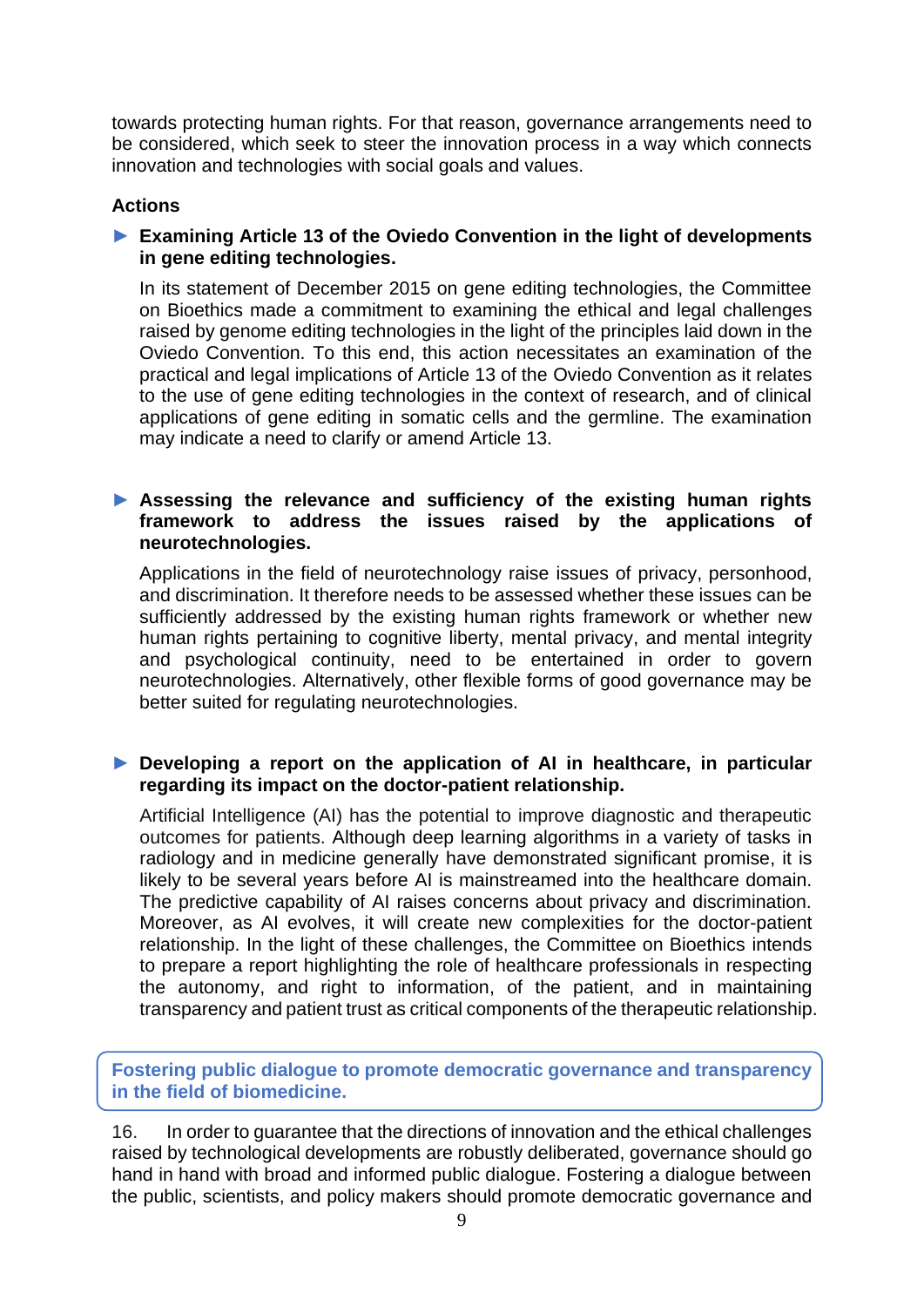transparency in the field of biomedicine. This can assist policy makers in public consultations and, therefore, in ascertaining the most appropriate governance models needed for biomedical technologies and their applications. This is in line with Article 28 of the Oviedo Convention, which provides that "the fundamental questions raised by the developments of biology and medicine are the subject of appropriate public discussion in the light, in particular, of relevant medical, social, economic, ethical and legal implications, and that their possible application is made the subject of appropriate consultation".

#### **Actions**

#### ► **Translating the Guide to public debate on human rights and biomedicine in non-official languages and disseminating it in Council of Europe member States.**

The Guide to public debate, presented at the high-level seminar held in Strasbourg on 4 June 2019, is a tool for policy makers to help them engage with the public. It aims at raising public awareness, promoting discussion between different actors, groups, and individuals, including those who are marginalised and disadvantaged, and at facilitating consultation of the public by authorities with a view to making policy decisions. Translating the Guide to public debate into non-official languages and disseminating it will foster public debate initiatives in Council of Europe member States, including in countries and regions where public debate is less developed.

#### ► **Promoting dialogue amongst the public, practitioners, and policy makers to ensure that patient and public interest is a key priority in the development and regulation of genomic medicine.**

The future success of personalised medicine depends upon access to and sharing of exceptionally large amounts of genomic and other health data from patients and healthy individuals. The concept of solidarity recognises our common vulnerability to illness, and that we will all need healthcare at some point in our lives. Solidarity emphasises the willingness to accept certain potential costs (e.g. sharing our genetic data) in order to realise the common good, in this case better healthcare. Altruism and solidarity are intertwined with the principle of reciprocity. In agreeing to share genetic information, this gives rise to certain obligations on the part of researchers, healthcare professionals, and the state. These include providing information to data donors, including in relation to incidental findings, robust governance mechanisms, and equitable access to the treatments developed. In the interests of patients and the general public, the Committee on Bioethics intends to promote a dialogue between the public, practitioners, and policy makers on how to incorporate the principle of reciprocity in the governance of genomic medicine.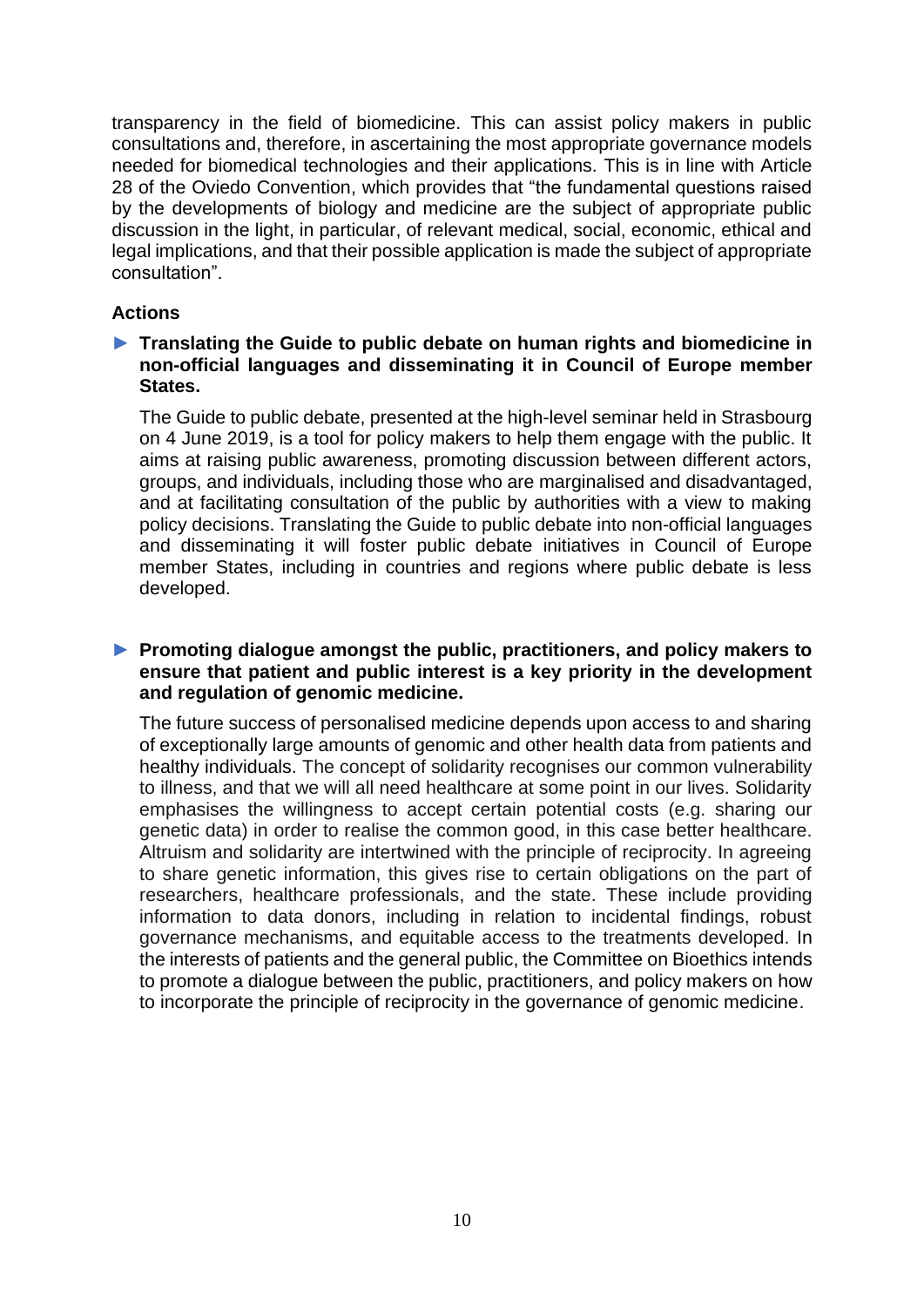# **EQUITY IN HEALTHCARE**

<span id="page-10-0"></span>17. Since the adoption of the Oviedo Convention, developments in biomedicine and in society have taken place that result in increasing disparities in access to healthcare. For instance, an increasing number of innovative treatments and healthcare technologies have entered the market yet, because of their price, may not be accessible to everyone. In a parallel development, broader social and demographic changes (e.g. ageing populations and migration) are causing some groups in society to systematically face more difficulties in accessing healthcare. These difficulties are compounded by budget cuts which are putting pressure on healthcare systems and are increasing the risk of inequities in healthcare. These inequities are especially harmful for individuals and groups who are already disadvantaged.

18. The second pillar of the Strategic Action Plan addresses the increasing risk of health disparities by promoting equity, in accordance with the right to equitable access to healthcare pursuant to Article 3 of the Oviedo Convention. This obliges States party to the Convention, to adopt the necessary measures to prevent discrimination, thereby implying the identification, reduction, and ultimately elimination of disparities in access to existing and new treatments and technologies. This necessitates special efforts to improve access for disadvantaged individuals and groups, and to ensure that new developments do not create or exacerbate existing disadvantage.

<span id="page-10-1"></span>**Promoting equitable and timely access to appropriate innovative treatments and technologies in healthcare.**

19. New developments in healthcare hold the promise of greatly improved health but can entail, at the same time, risks of deepening inequalities and new forms of discrimination and marginalisation. For instance, innovative treatments, such as for cancer, multiple sclerosis or very rare medical conditions, are often expensive and may only be affordable to a small portion of the population. Similarly, new healthcare technologies, such as health apps, telemedicine, and healthcare assistive robots, may only be available to those who possess the knowledge, skills, and financial means to use them. Consequently, it is necessary to encourage member States to ensure that new treatments and healthcare technologies are made available in an equitable and timely manner.

#### **Action**

#### ► **Elaborating a draft Recommendation on equitable and timely access to innovative treatments and technologies in healthcare systems.**

It is essential that innovative treatments and new healthcare technologies are made available in an equitable and timely manner. However, in view of the competing demands on healthcare services, it may be a challenge to know how best to achieve this goal. To assist member States, the Committee on Bioethics intends to prepare a Recommendation laying down principles to ensure that patients may benefit from timely and affordable access to safe and effective medicines, and that fairness and consistency in decision-making, regarding equitable access to the products of innovation, are promoted.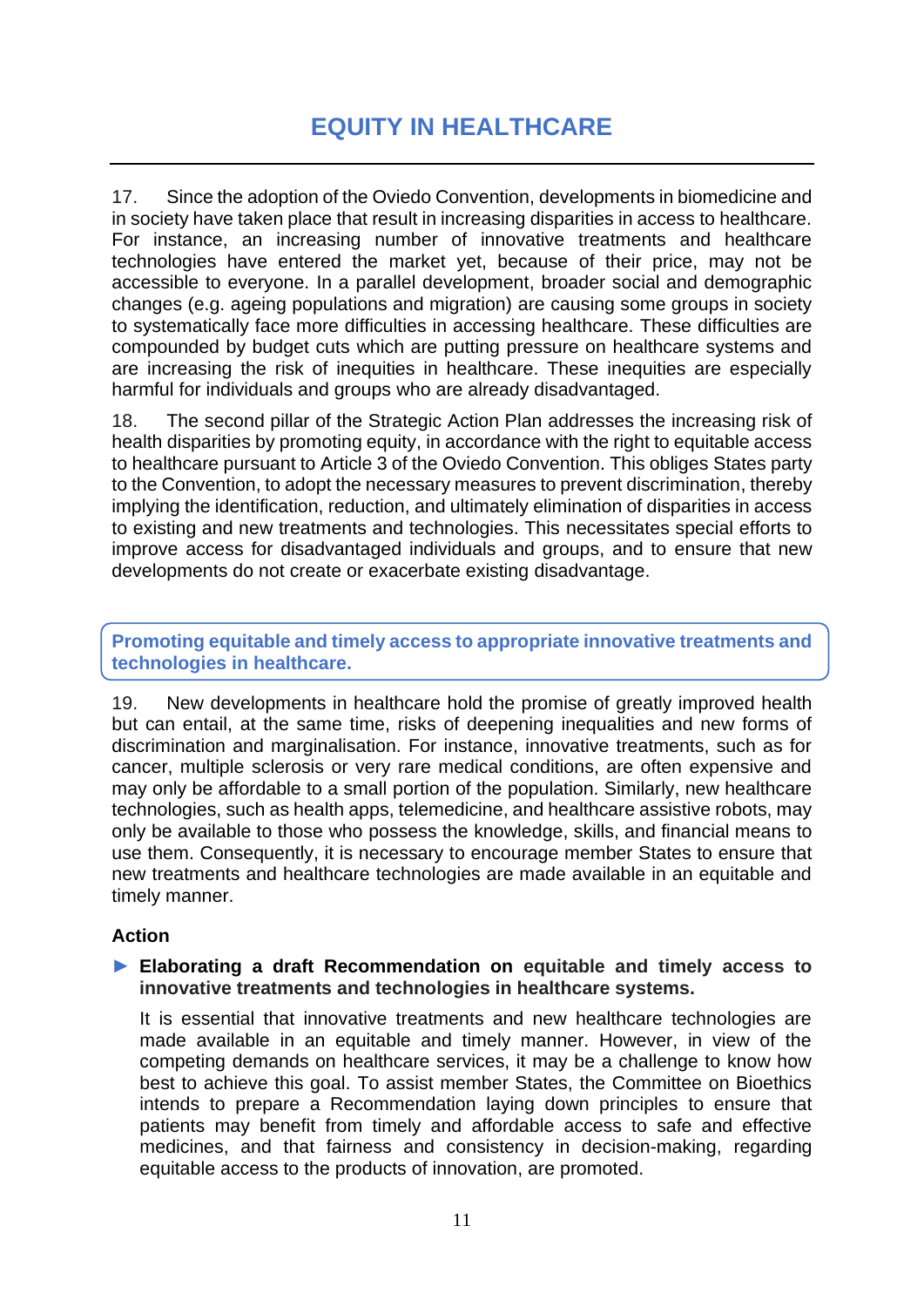The Recommendation, while allowing flexibility at member State level, would ensure that decisions regarding access to innovative treatments and interventions would take account of fundamental principles such as justice and beneficence. Moreover, a harmonised framework across member States would help to combat inequities between them and to empower them. This is especially relevant considering that many citizens travel between states to access innovative treatments and technologies, which is a challenge for all member States.

<span id="page-11-0"></span>**Combating health disparities created by social and demographic changes in Council of Europe member States.**

20. There is concern that existing healthcare resources are less accessible to certain patient populations because of their particular social circumstances. More specifically, the issue of equitable access to healthcare for older persons is an enduring challenge for member States. For instance, older persons frequently experience difficulties when accessing basic healthcare as a result of age-based rationing, priority-setting, and poorly founded concerns regarding their capacity to make healthcare decisions. In addition, access to clinical trials and innovative treatments and healthcare technologies often depends on information found on the internet and social media which may be more difficult for older persons to glean. Combating such health disparities is therefore important, for instance by making healthcare services and resources more accessible to older persons and by training healthcare professionals to ascertain their level of health literacy and capacity to participate in decision-making. Such efforts are consistent with, and build on, Recommendation [CM/Rec\(2014\)2](https://search.coe.int/cm/Pages/result_details.aspx?Reference=CM/Rec(2014)2) of the Committee of Ministers to member States on the promotion of human rights of older persons.

#### **Action**

#### ► **Developing a Guide to health literacy for older persons in order to empower them to access health care of appropriate quality on an equitable basis with other groups in society.**

It has been well documented that older persons experience difficulties in exercising their right to access health care services. This has become even more challenging as a result of the emergence of innovative treatments and new healthcare technologies that are very expensive and may require specific knowledge and skills to obtain. At the same time, established practices in healthcare have become more patient-centred and attentive to human rights, in a way that increasingly recognises the rights and decision-making capacity of older persons. To this end, it is essential that they understand health information and know what healthcare services are available and how best to access them. In response to this need, the Committee on Bioethics intends to prepare a Guide to health literacy for older persons in order to empower them to be more effective advocates in accessing healthcare services and in making appropriate decisions regarding their health.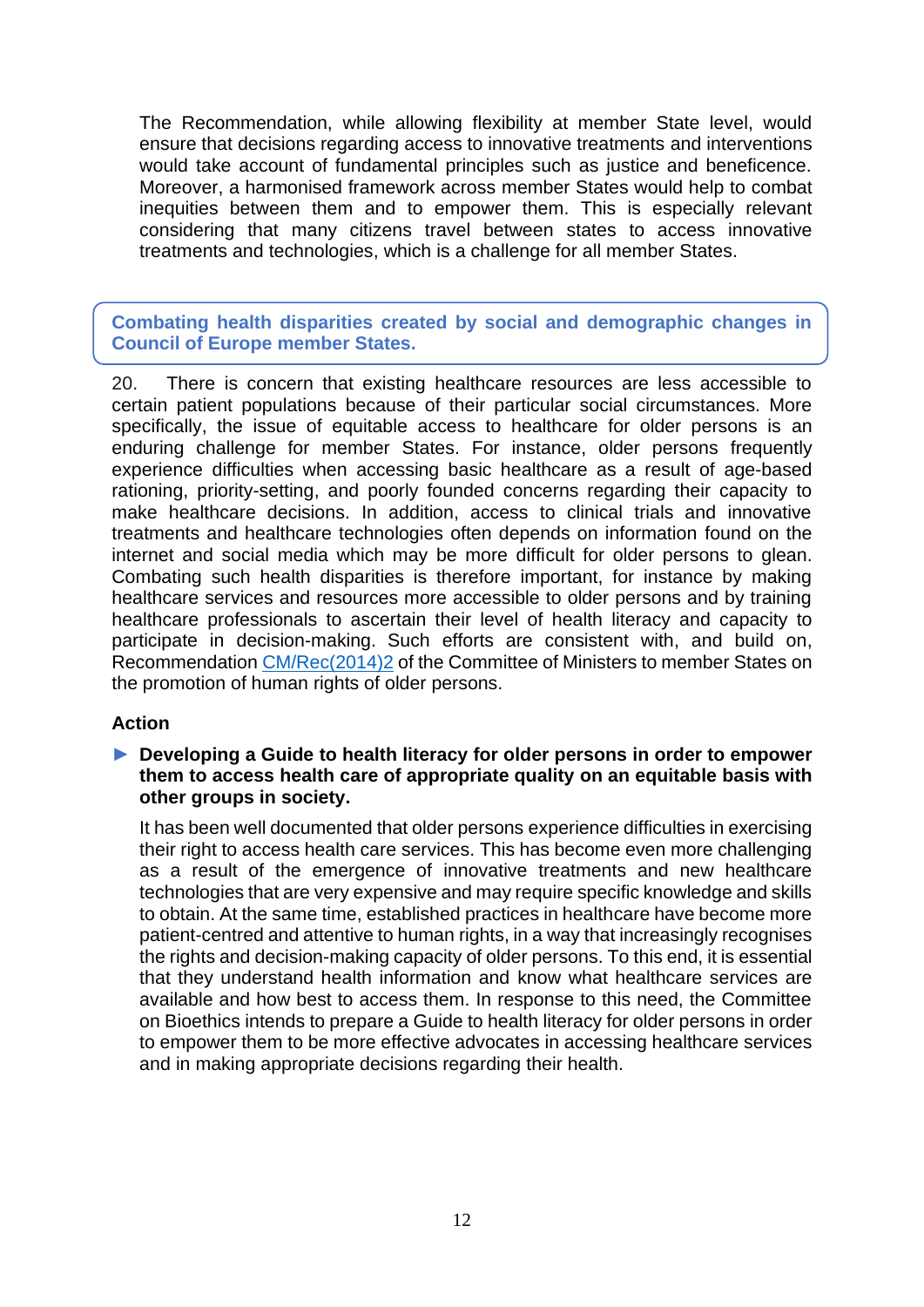## **PHYSICAL AND MENTAL INTEGRITY**

<span id="page-12-0"></span>21. Technological developments in the field of biomedicine create new possibilities for intervention in individual behaviour. For instance, certain technologies raise the prospect of increased understanding, monitoring, and control of the human brain, while other developments allow for the permanent health monitoring of individuals. These developments raise novel questions relating to autonomy, privacy, and even freedom of thought. Moreover, the evolution of existing practices, such as the collection and sharing of genomic and health data, may give rise to similar concerns. There should also be consideration of other important social trends (e.g. pressure of social media on young people) and changing societal perceptions in how to balance the protection and respect for autonomy of children, persons with mental health difficulties, and vulnerable older persons, with increased recognition of their decision-making capacities.

22. In the light of these developments, the third pillar of the Strategic Action Plan addresses concerns for physical and mental integrity. Guaranteeing respect for a person's integrity in the sphere of biomedicine is one of the central tenets of the Oviedo Convention. This is understood as the ability of individuals to exercise control over what happens to them with regard to, inter alia, their body, their mental state, and the related personal data.

#### <span id="page-12-1"></span>**Strengthening children's participation in the decision-making process on matters regarding their health.**

23. There are changes in the general perception of the autonomy and protection of children regarding their capacity to participate in decision-making. This is confirmed and endorsed by human rights instruments, notably the UN Convention on the Rights of the Child, which recognises that children are rights-holders with a progressively evolving ability to make their own decisions. However, on matters concerning their health and general well-being, there is uncertainty as to how the increased recognition of their decision-making capacity should be addressed. Finding the right balance between autonomy and protection is a challenge when considering that children's rights are situated within a larger set of parental rights and responsibilities which also focus on their best interests.

#### **Action**

#### ► **Developing a Guide to good practice concerning the participation of children in the decision-making process on matters regarding their health.**

Acknowledging the need to recognise the evolving nature of the decision-making capacity of children also in matters regarding their own health, the Committee on Bioethics intends to prepare a Guide, containing principles and good practices, to involving children in medical decision making. This will include consideration of the rights of the child, the rights and responsibilities of the child's legal representatives, and the child's interests interconnected with those of their family members. The Guide should primarily target healthcare professionals but should also be accessible to the children's parents and/or legal representatives.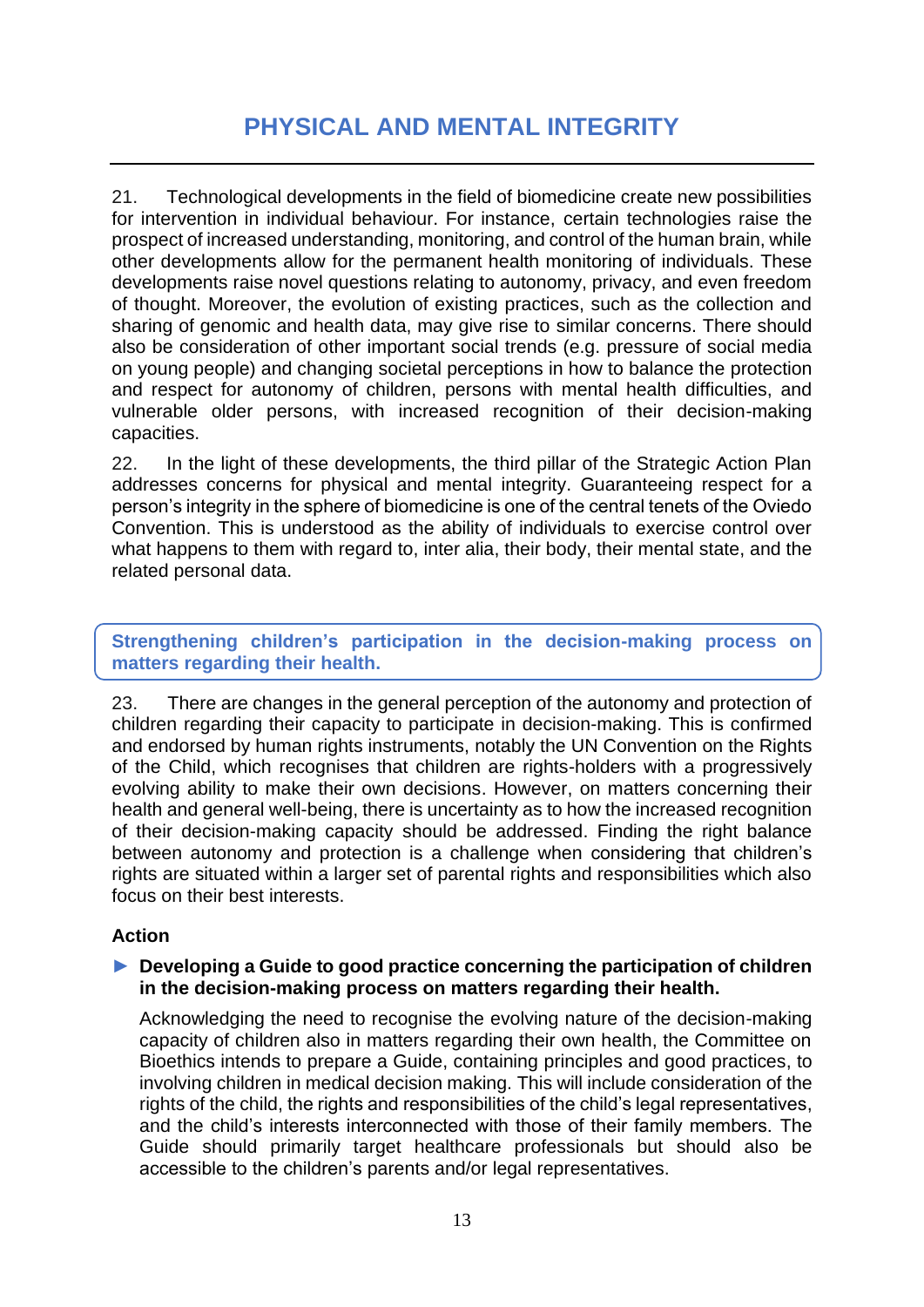**Safeguarding children's rights in relation to medical practices which have future or long-term implications for them.**

24. Every child is a rights holder in his or her own capacity as recognised in Article 14 of the UN Convention on the Rights of the Child. The child's autonomy can be conceptualised as "the child's right to an open future", meaning a right to have one's future options kept open until one can make one's own decisions. The content of the right to an open future therefore includes restrictions on what parents (and others) can do for children, and, on some interpretations, indicates what parents (and others) ought to provide children with. There are challenges regarding the most appropriate interventions which parents and others should be allowed to authorise in order to safeguard the health of the child.

#### **Action**

#### ► **Organising a seminar on relevant legislation and good practices with regard to early intervention on intersex children.**

Resolution [2191\(2017\)](http://assembly.coe.int/nw/xml/XRef/Xref-XML2HTML-en.asp?fileid=24232&lang=en) of the Parliamentary Assembly of the Council of Europe on promoting the human rights of, and eliminating discrimination against, intersex people, calls for "medically unnecessary, sex-"normalising" surgery" on intersex babies to be prohibited, along with other treatments practiced on intersex children and young people without their informed consent. It recommended to carry out further research into the long-term impact of these treatments and to ensure that, unless there is an immediate risk to the life of a child, altering the sex characteristics of children is postponed until the child can participate in the decision. In response, the Committee on Bioethics intends to organise a seminar focusing on how the Resolution can be upheld in practice, by identifying good practices in dealing with interventions on intersex children.

#### <span id="page-13-0"></span>**Safeguarding the rights of persons with mental health difficulties.**

25. The issue of mental health is expected to be one of the biggest challenges facing healthcare systems in the future. Mental healthcare should be treated no differently to physical healthcare in that a human rights-based approach should be adopted in both. It is vital that the rights and self-determination of all patients, including persons with mental health difficulties, be promoted and that they may actively participate to the greatest possible extent in all decisions regarding their treatment and care. In this context, the development and use of voluntary measures and practices in mental healthcare should be promoted.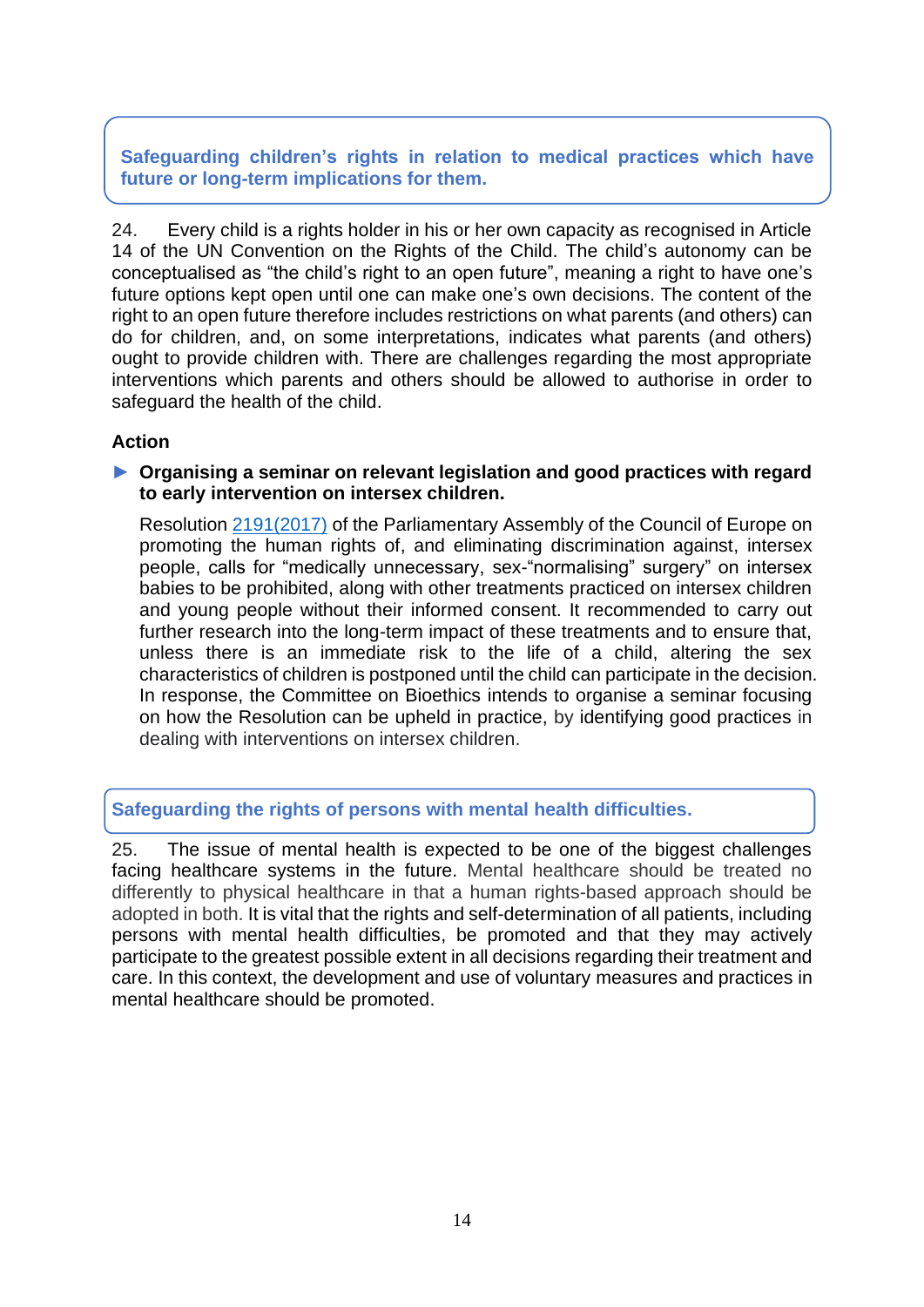#### **Actions**

#### ► **Elaborating a legal instrument to protect the human rights and dignity of persons with mental disorders with regard to involuntary placement and/or involuntary treatment.**

The deprivation of liberty involved in involuntary placement and treatment impacts on a person's right to freedom from cruel, inhuman or degrading treatment (Article 3), right to liberty (Article 5), and the right to respect for private life (Article 8) as enshrined in the European Convention on Human Rights. In this connection, Article 5 of the Oviedo Convention refers to the principle of free and informed consent for any medical treatment. Article 7 of the Oviedo Convention constitutes an exception to the general rule of consent for the protection of persons who have a mental disorder. To this end, three conditions must be satisfied: the person must have a serious mental health problem; the treatment must aim to alleviate the mental health problem; and without treatment of the mental health problem, serious harm to their health is likely to result. More recently, Recommendation [Rec\(2004\)10](https://www.coe.int/t/dg3/healthbioethic/Activities/08_Psychiatry_and_human_rights_en/Rec(2004)10%20EM%20E.pdf) of the Committee of Ministers has detailed the conditions under which a person may be subjected to compulsory medical treatment (Article 18) and the conditions for involuntary treatment (Article 19). The Committee on Bioethics seeks to build on its previous work in this area to ensure that involuntary detention of persons is a last resort and, in this case, when strictly necessary, that the human rights and dignity of patients are consistently and effectively upheld.

#### ► **Developing a Compendium of good practices to promote voluntary measures in the field of mental healthcare.**

In mental healthcare for persons with psychosocial disabilities the focus is shifting towards avoiding recourse to involuntary measures. To assist member States in this shift, the Committee on Bioethics intends to develop a Compendium of good practices to promote voluntary measures in mental healthcare, both at a preventive level and in situations of crisis, by focusing on examples in member States.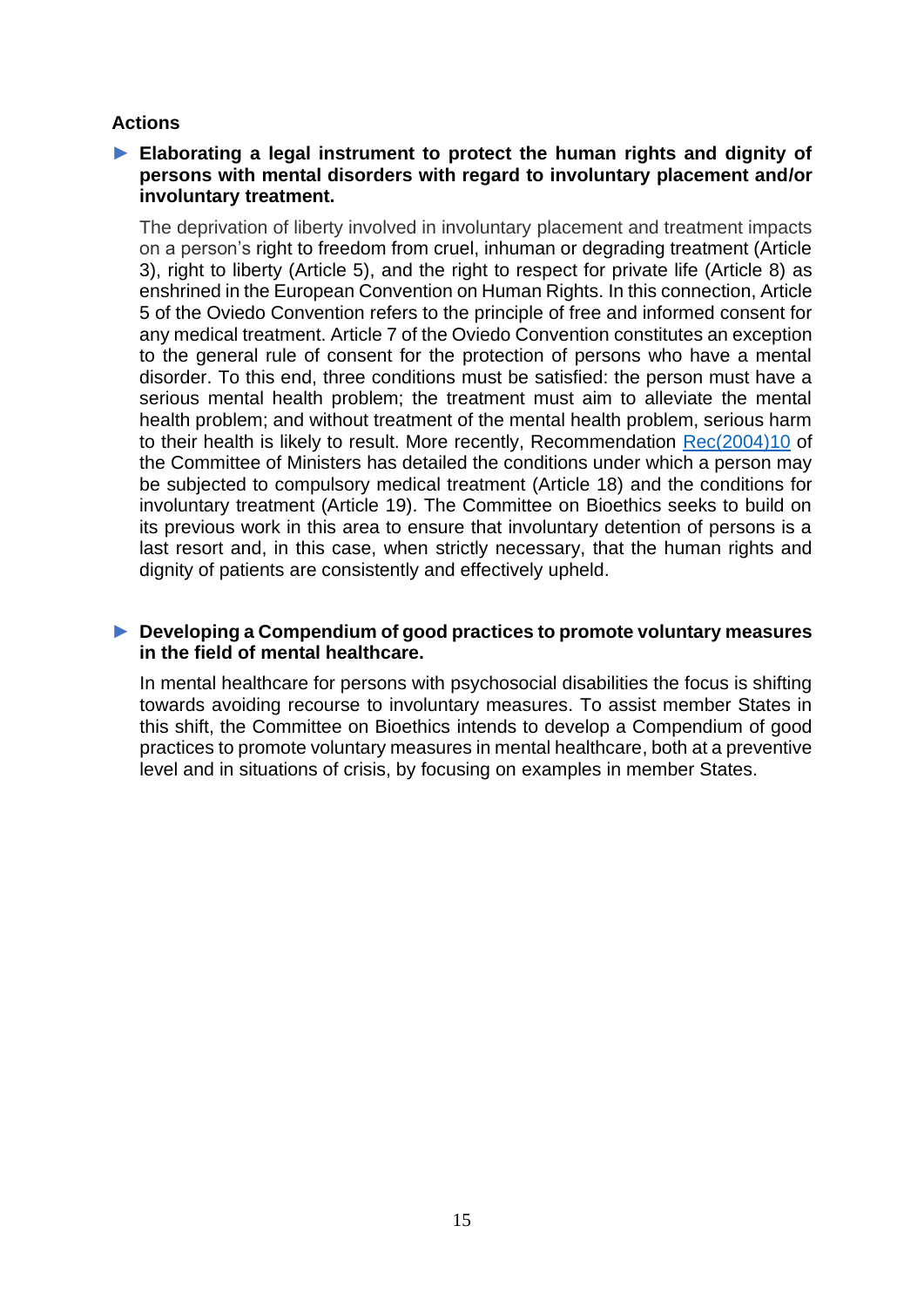# **CO-OPERATION AND COMMUNICATION**

<span id="page-15-0"></span>26. Many of the challenges raised by new developments in biomedicine necessitate effective and efficient co-operation with other organisations and bodies. This is an opportunity to share knowledge, experience, and skills. It also allows for the pursuit of mutual interests and the realisation of common goals in innovative ways, with synergy and without duplication of resources. The importance and relevance of such cooperation is reflected in the objective of the UN Interagency Committee on Bioethics to which the Council of Europe is an associate member. Co-operation concerns both normative and methodological aspects, i.e. how and on what issues the Committee on Bioethics should co-operate with other actors in the field. All actions should be visible, and achievements strategically communicated to raise awareness and to inform public policy. Consequently, the fourth pillar of the Strategic Action Plan is focused on transversal co-operation and communication as a prerequisite for achieving the strategic objectives in the Strategic Action Plan.

<span id="page-15-1"></span>**Developing long-term strategic co-operation with Council of Europe committees and other intergovernmental bodies working in the field of bioethics.**

27. The resources of the Committee on Bioethics should be deployed to maximise its efficiency and to ensure that it makes a unique contribution to the challenges presented to it. It is therefore essential for the Committee to develop long-term strategic co-operation with other actors in the field of bioethics, both within and outside of the Council of Europe.

#### **Actions**

► **Reviewing the working methods of the Committee on Bioethics in order to elaborate a Framework for effective co-operation with Council of Europe committees and other intergovernmental organisations working in the field of bioethics.**

In view of the need to ensure effective co-operation, the Committee on Bioethics considers it important to review its working methods and to elaborate a standardised mechanism for co-operation with other bodies. A framework should set out ways to prioritise requests to comment on initiatives from other bodies and to strengthen collaboration with the Parliamentary Assembly of the Council of Europe, other Council of Europe committees, other intergovernmental organisations working in the field of bioethics, and policy makers at member State level, in order to best achieve shared objectives.

#### ► **Establishing links and co-operation with National Training Institutions to help disseminate the HELP course on bioethics in Council of Europe member States.**

The European Programme for Human Rights Education for Legal Professionals (HELP), together with the Bioethics Unit of the Council of Europe, have developed an online training course on bioethics. The course addresses ethical and legal issues raised by developments in the field of biomedicine and brings attention to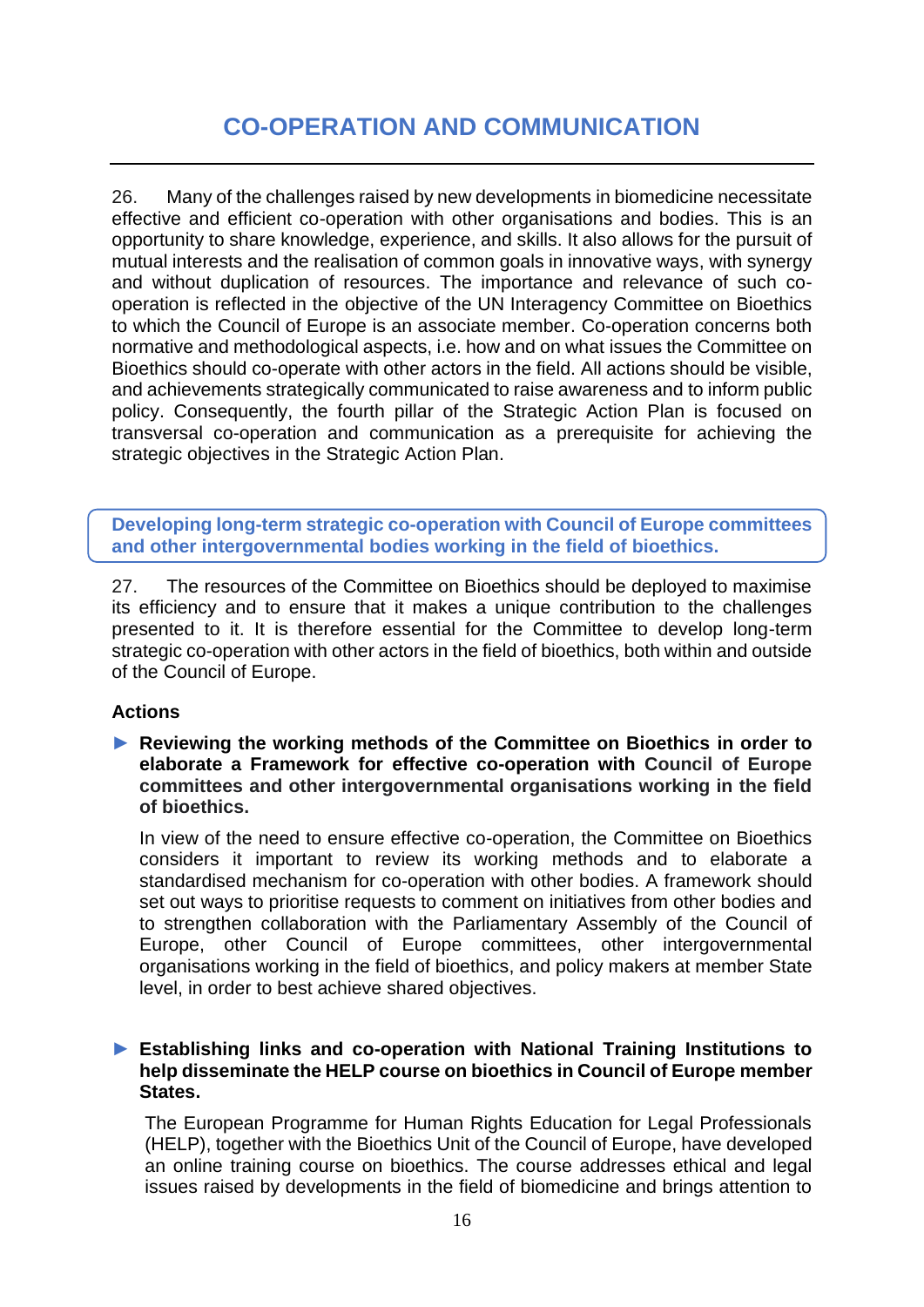the principles enshrined in legal instruments developed by the Committee on Bioethics and other committees and bodies of the Council of Europe, and adopted by the Committee of Ministers, as well as to relevant case law of the European Court of Human Rights. To raise awareness of key human rights principles in the biomedical field and to encourage interdisciplinary interaction and learning, the Committee on Bioethics intends to disseminate its HELP course on bioethics not only to legal professionals but also to health professionals and other categories of users. This includes its roll-out in cooperation with the National Training Institutions for legal and health professionals.

<span id="page-16-0"></span>**Ensuring the communication and dissemination of the outputs of the Committee on Bioethics to internal and external stakeholders in order to maximise their uptake and utility.**

28. To raise awareness of human rights principles and the challenges raised by developments in the field of biomedicine, it is important for the work of the Committee on Bioethics to be widely communicated and rendered more visible to all stakeholders. This will facilitate an increased understanding of the contribution of the Committee on Bioethics, and of the Council of Europe more generally, to protecting human rights in the field of biomedicine. It is therefore essential for the Committee on Bioethics to develop effective dissemination strategies for its outputs, which are accessible to a wide range of different relevant stakeholders. This helps to inform public policy. This will require considering the most effective ways to communicate outputs to target audiences and to engage stakeholders throughout the process. In this regard, it is important to recognise that young people should be a key focal point for bioethical deliberations, considering that they will experience the impacts of emerging and converging technologies and that they will be shaping the future of society.

#### **Actions**

► **Developing an annual online newsletter covering the work of the Committee on Bioethics, bioethical developments in Council of Europe member States, and the case law of the European Court of Human Rights.**

To ensure communication and dissemination of bioethical developments in the Council of Europe, an annual online newsletter oriented towards lay audiences should be developed. The newsletter should provide information on the work of the Committee on Bioethics and its impact on Council of Europe member States, the work of committees and other bodies of the Council of Europe in the field of biomedicine, relevant case law of the European Court of Human Rights, and bioethical developments in Council of Europe member States. It intends to serve as a platform for information to be shared between member States, making connections between States with similar interests. It should also serve as a useful means of communicating and promoting the work of the Committee on Bioethics and the Council of Europe to relevant third parties.

#### ► **Hosting a Youth Forum for Bioethics to provide young people with an opportunity to share their views on bioethical topics and to inform the work of the Committee on Bioethics.**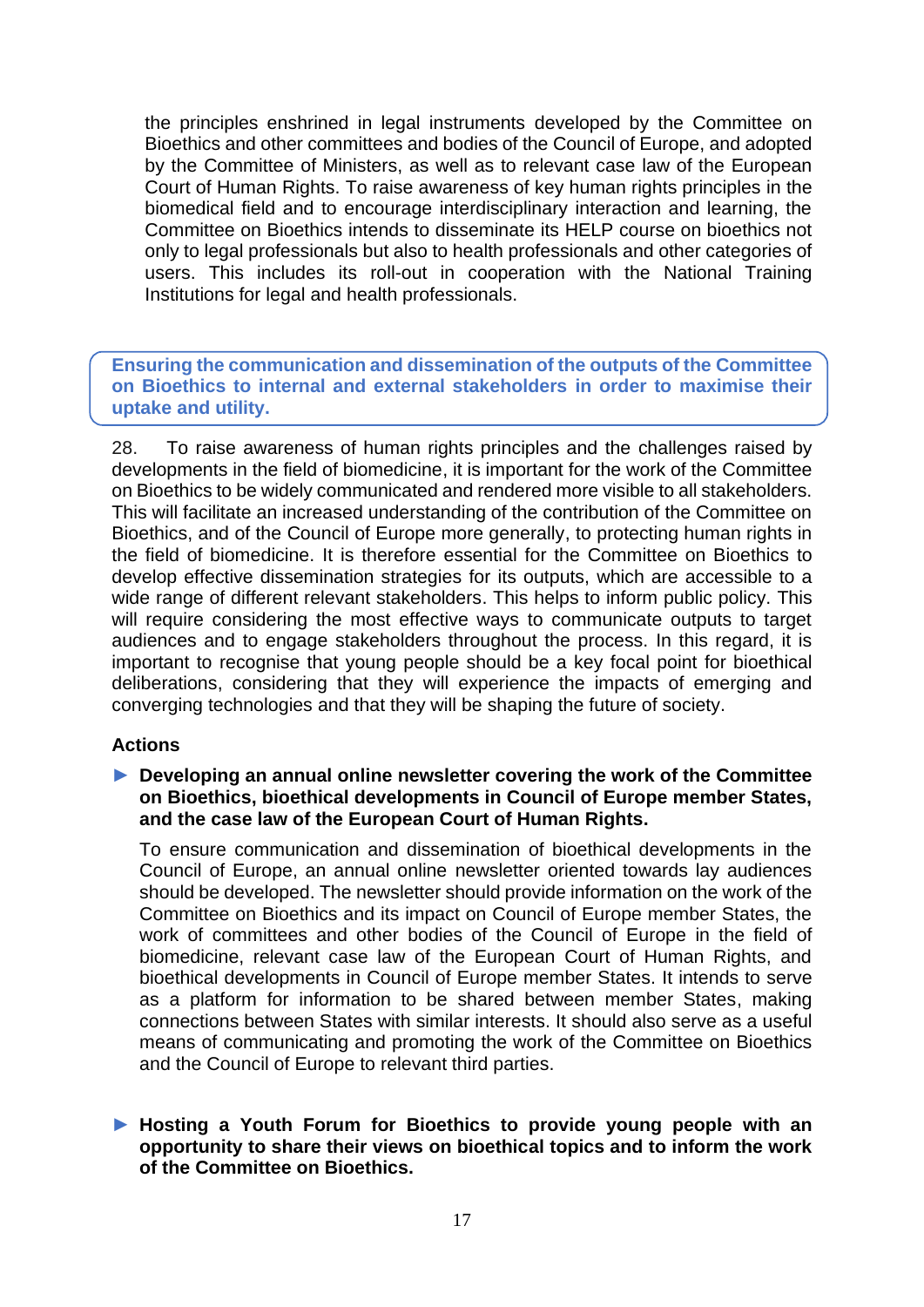As a way to bring the voice of European youth into bioethics discussions at the Council of Europe, the Committee on Bioethics intends to host a (one-off) Youth Forum. The Forum should provide a space for younger people to interact with the Committee on Bioethics and to provide input on bioethical issues, thereby empowering them to represent and advocate their needs and interests. Moreover, it will provide the Committee on Bioethics with valuable insights from younger people to inform its own work. The Youth Forum should, where appropriate, act as a model that could be used in the future.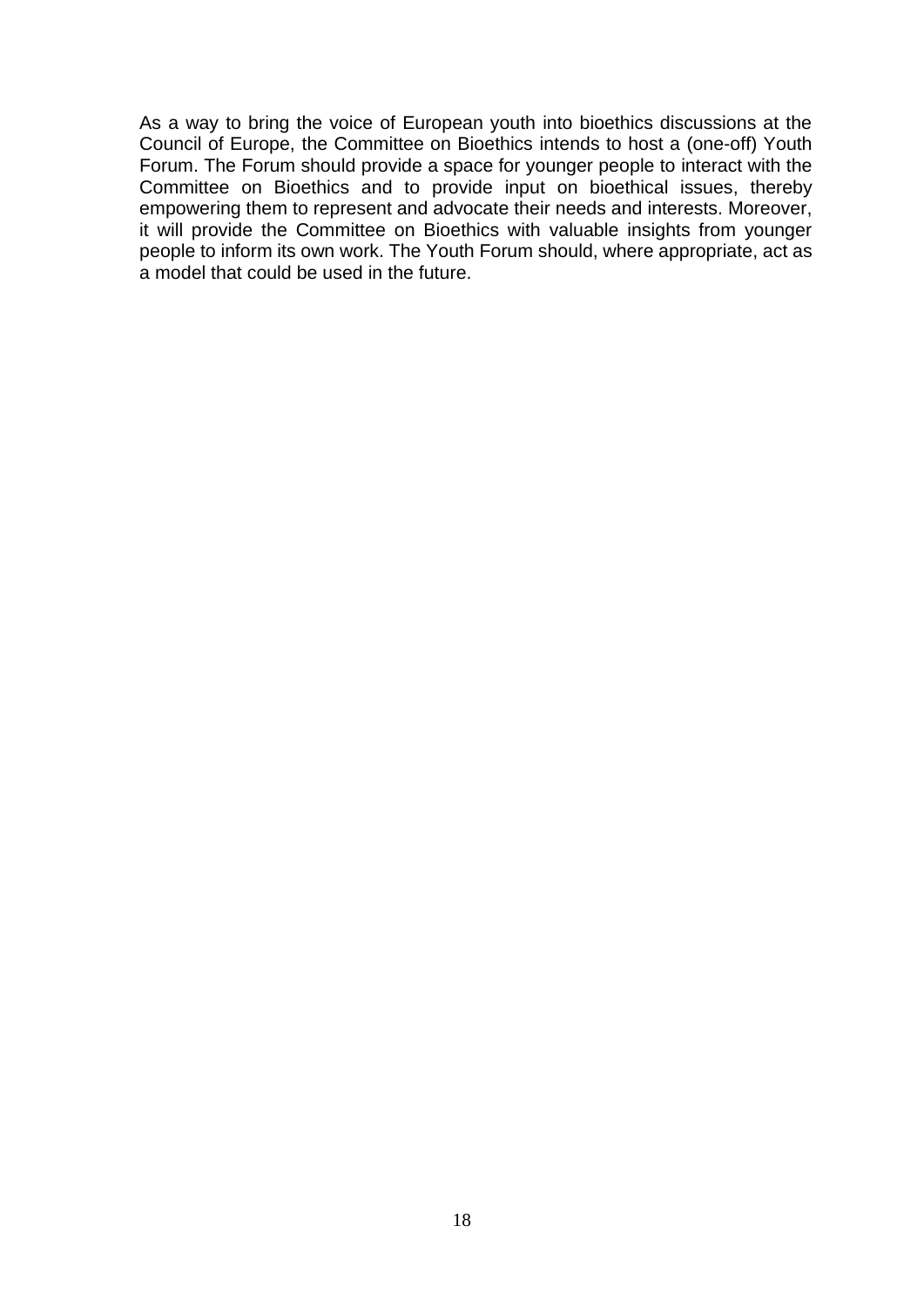### **IMPLEMENTATION**

<span id="page-18-0"></span>Timeframe: The Strategic Action Plan is intended to be implemented within a timeframe of six years (2020-2025).

Methodology: The proposed actions will be carried out in the light of the principles set out in the Oviedo Convention and its Additional Protocols, in the relevant Recommendations of the Committee of Ministers, as well as in reports, guides, and position statements issued by the Committee on Bioethics. The findings of the International Conference on the 20th Anniversary of the Oviedo Convention, the International Conference on Emerging Technologies and Human Rights, and the High-Level Seminar on International Case-Law in Bioethics will also be used as a basis. The proposed actions take into account complementarity and co-operation with other Council of Europe bodies and other relevant intergovernmental organisations.

Gender equality and diversity: Throughout the implementation of the Strategic Action Plan, gender equality and respect for diversity will be ensured, in particular in partnership with the Gender Equality Rapporteur designated by the Committee on Bioethics. Gender balance and respect for diversity will be promoted in the composition of working groups and panels and in the appointment of rapporteurs, chairs, and external experts. An approach that is sensitive to gender equality and diversity has been integrated in the process of identifying priorities for the Strategic Action Plan and gender equality and diversity-specific challenges that may arise during the implementation of its actions will be monitored, evaluated, and addressed.

Leadership: The actions proposed under the Strategic Action Plan are intended to be carried out under the responsibility of the Committee on Bioethics and, where appropriate, in co-ordination with other Council of Europe bodies or intergovernmental organisations.

Funding: The implementation of actions will be covered by existing budgetary allocations provided from the Council of Europe's Ordinary Budget. For some actions, such as translating and disseminating the Guide to public debate on human rights and biomedicine, the roll-out of the HELP course on bioethics, and the DH-BIO Youth Forum, the implementation depends on voluntary contributions.

Reporting: The Committee on Bioethics will prepare mid-term and final reports to be communicated to the Steering Committee on Human Rights and to the Committee of Ministers. The mid-term report will contain a review of progress in respect of the objectives and actions in the Strategic Action Plan, and an assessment of their ongoing relevance.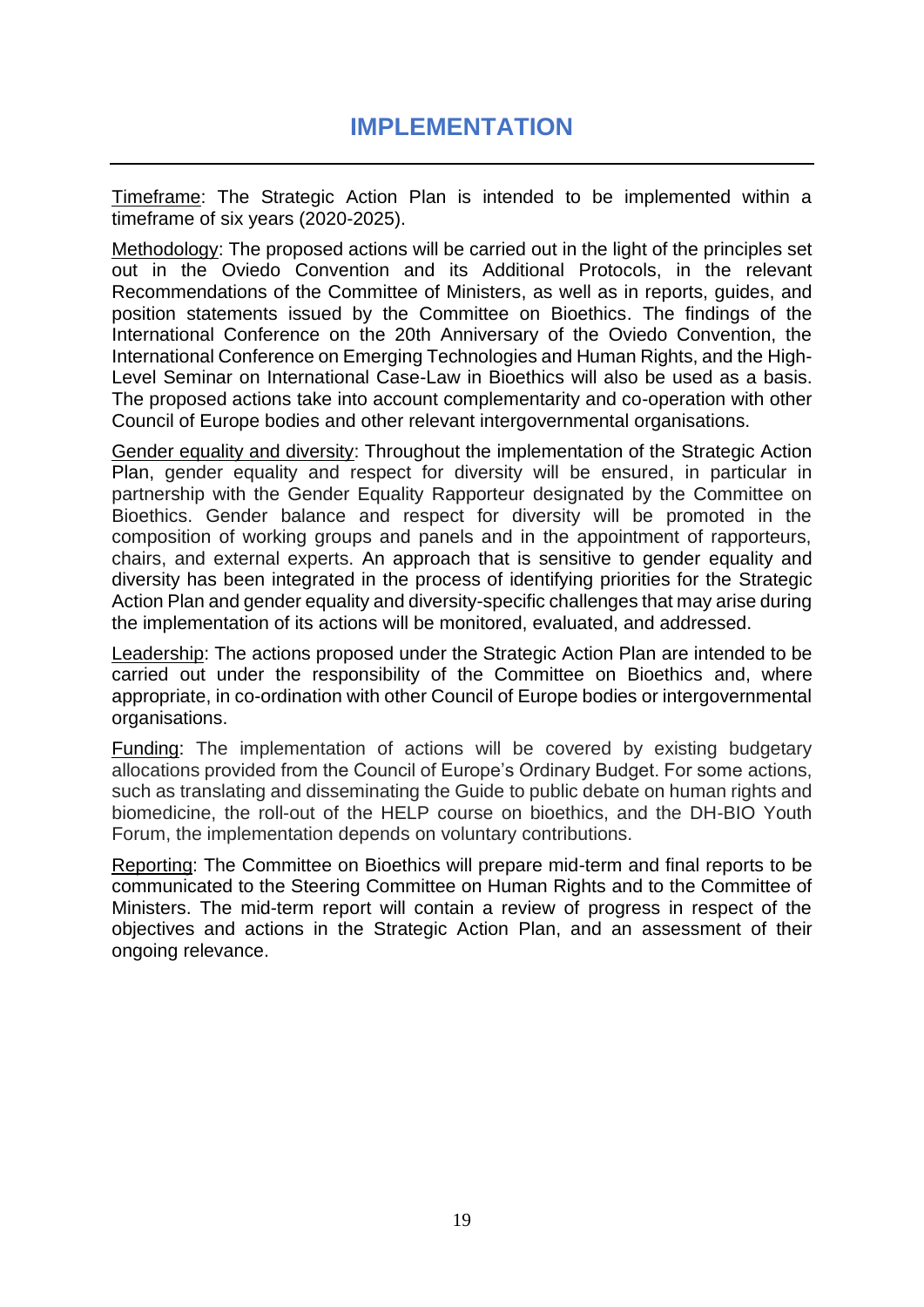#### **SAP Year Action Delivered**



The timeline indicates the year in which it is estimated that the action will be delivered; work will be initiated in advance of the year indicated as there may be a number of sub-actions required to realise the final outcome.